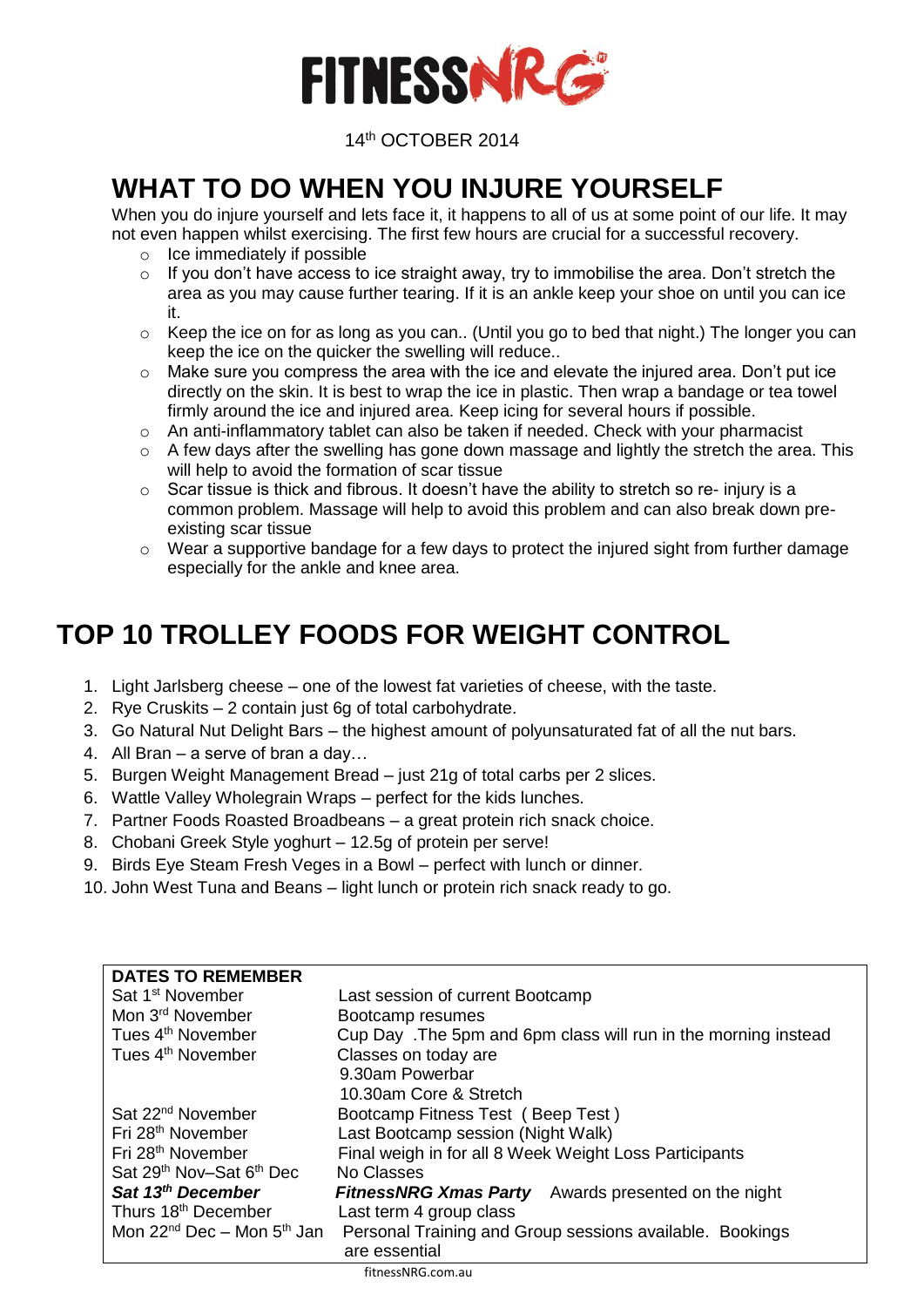# **RECIPE THAI FISH & MANGO SALAD**

2 small mangoes

2 Lebanese Cucumbers

1 red capsicum, roasted, peeled and cut into thin strips

2 tablespoons fresh mint sprigs

2 tablespoons fresh coriander sprigs

80ml lime juice

1 teaspoon fresh ginger, grated

2 tablespoons fish sauce

2 tablespoons sweet chilli sauce

1 tablespoon grated light palm sugar or brown sugar

4 fillets (about 200g) blue eyed cod

1 tablespoon peanut oil

2 tablespoon unsalted peanuts, roughly chopped

1) Peel the mangoes and slice flesh into thin strips. Run a vegetable peeler down the length of the cucumber to form long ribbons and put into a bowl with the capsicum, mint and coriander. Toss, cover and refrigerate while preparing the rest of the salad.

2) Put the lime juice, ginger, fish sauce, sweet chilli sauce and palm sugar in a jug and whisk to combine

3) Preheat a char grill, lightly brush the fish fillets with the peanut oil and cook over a high heat for 3-4 minutes on each side or until cooked. Place some of the salad on each of the plates and top with fish fillets.

4) Drizzle the dressing over the fish and salad. Serve sprinkled with peanuts.

### **IS STRESS AFFECTING YOUR WEIGHT**

Sometimes the underlying reason is medical or hormonal but also becoming increasingly common is stress as an unidentified reason that people cannot lose weight. The stress hormones, cortisol and norepinephrine are naturally released by the endocrine system during times of high stress as the body redirects hormones and blood towards pathways in the body that will support the body in the flight or fight response. While this may be what is required in times of war and conflict, the issue in modern day life is that these hormones support the fat storage pathways ultimately making it harder and harder to lose weight. Numerous factors can affect these hormones; inadequate sleep, shift work, emotional trauma, chronic fatigue, excessive alcohol consumption as well as our diet and exercise habits. In clinical practice, one of the standard features of clients is the chronic stressed state in which they live, which may in turn be effecting these stress hormone levels long term. There is no quick fix, or avoiding stress in our day to day lives, stress is simply a part of life that we must learn to manage in order to protect our body and our minds long term. If you know that stress is likely to be a daily part of your life, and that you are not managing it particularly well, here are some ideas on ways you can actively work towards better stress management and better hormonal management as a result.

- 1. **Make sure you are getting enough sleep, at least 7- 8hrs a night.**
- 2. **Get out in nature without technology at least once each week.**
- 3. **Learn to meditate – even for just 5-10 minutes a day –**
- 4. **Actively engage a hobby you enjoy once each week.**
- 5. **Spend time each day with one person you adore.**
- 6. **Make sure your Vitamin D is not low, and get some sunlight each day.**
- 7. **Get your heart rate up for 20 minutes each day through exercise or dancing etc.**
- 8. **Get into bed before 11pm.**
- 9. **Get up earlier so you are not rushed and stressed.**
- 10.**Allocate 10-30 minutes 'me' time a day in which you do something you enjoy**